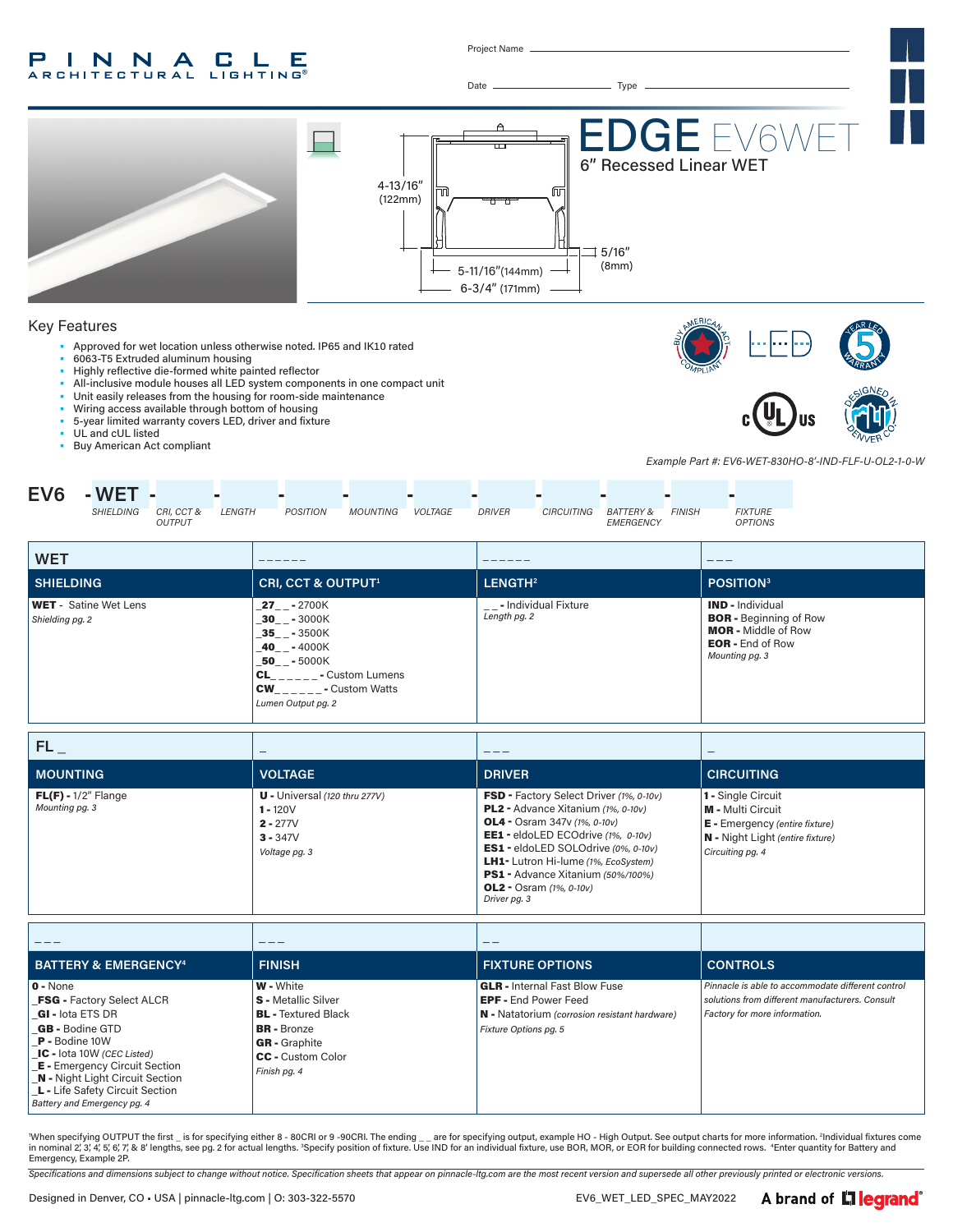# PINNACLE

EDGE 6 EX6WET



# Shielding

WET Satine Wet Lens



# CRI, CCT & Output

• Specify either 80 or 90 CRI

• Longer lead-time may apply for 90 CRI. Consult factory

• 80 CRI = R9≥19 and 90 CRI = R9≥61

# Custom Output- Lumens OR Wattage

|               | caotom catpat Lamone chi mattago |                 |                                                     |                                                    |       |                                                                                            |
|---------------|----------------------------------|-----------------|-----------------------------------------------------|----------------------------------------------------|-------|--------------------------------------------------------------------------------------------|
| CL            |                                  |                 | Specify CRI, CCT and desired lumens (i.e. CL835500) |                                                    |       | Specify lumens between standard offering listed below. Lumens are specified per color temp |
| <b>CW</b>     |                                  |                 | Specify CRI, CCT and desired wattage (i.e. CW9407)  |                                                    |       | Specify watts between standard offering listed below                                       |
| <b>80 CRI</b> |                                  |                 |                                                     |                                                    |       |                                                                                            |
|               | Color                            | Output          | <b>Watts</b><br>per foot                            | Shielding<br><b>WET</b><br>Satine Wet<br>Lumens/ft | LPW   |                                                                                            |
| 830           | 3000K                            | Standard        | 4.6                                                 | 438                                                | 95.2  |                                                                                            |
| <b>830HO</b>  | 3000K                            | High            | 8.6                                                 | 792                                                | 91.8  |                                                                                            |
| 835           | 3500K                            | Standard        | 4.6                                                 | 447                                                | 97.2  |                                                                                            |
| 835HO         | 3500K                            | High            | 8.6                                                 | 808                                                | 93.7  |                                                                                            |
| 840           | 4000K                            | <b>Standard</b> | 4.6                                                 | 460                                                | 100.0 |                                                                                            |
| <b>840HO</b>  | 4000K                            | High            | 8.6                                                 | 832                                                | 96.5  |                                                                                            |
| 890           | 5000K                            | Standard        | 4.6                                                 | 459                                                | 99.8  |                                                                                            |
| 809HO         | 5000K                            | High            | 8.6                                                 | 830                                                | 96.2  |                                                                                            |
| <b>90 CRI</b> |                                  |                 |                                                     |                                                    |       |                                                                                            |
| 927           | 2700K                            | Standard        | 4.6                                                 | 346                                                | 75.2  |                                                                                            |
| <b>927HO</b>  | 2700K                            | High            | 8.6                                                 | 626                                                | 72.6  |                                                                                            |
| 930           | 3000K                            | Standard        | 4.6                                                 | 372                                                | 80.9  |                                                                                            |
| <b>930HO</b>  | 3000K                            | High            | 8.6                                                 | 672                                                | 77.9  |                                                                                            |
| 935           | 3500K                            | Standard        | 4.6                                                 | 393                                                | 85.4  |                                                                                            |
| 935HO         | 3500K                            | High            | 8.6                                                 | 710                                                | 82.3  |                                                                                            |
| 940           | 4000K                            | <b>Standard</b> | 4.6                                                 | 393                                                | 85.4  |                                                                                            |
| <b>940HO</b>  | 4000K                            | High            | 8.6                                                 | 711                                                | 82.4  |                                                                                            |
|               |                                  |                 |                                                     |                                                    |       |                                                                                            |

# Length

| $\overline{2}$            | $\mathbf{3}$              |                           | 5                         | 6                         |                           | 8                         |
|---------------------------|---------------------------|---------------------------|---------------------------|---------------------------|---------------------------|---------------------------|
| <b>Individual Fixture</b> | <b>Individual Fixture</b> | <b>Individual Fixture</b> | <b>Individual Fixture</b> | <b>Individual Fixture</b> | <b>Individual Fixture</b> | <b>Individual Fixture</b> |
| 27-1/8" (689mm)           |                           |                           |                           |                           |                           |                           |
|                           | 39" (991mm)               |                           |                           |                           |                           |                           |
|                           |                           | $50-3/4''$ (1289mm)       |                           |                           |                           |                           |
|                           |                           |                           | 62-5/8" (1591mm)          |                           |                           |                           |
|                           |                           |                           |                           | 74-5/8" (1895mm)          |                           |                           |
|                           |                           |                           |                           |                           | 86-1/2" (2197mm)          |                           |
|                           |                           |                           |                           |                           |                           | 98-3/8" (2499mm)          |

*Specifications and dimensions subject to change without notice. Specification sheets that appear on pinnacle-ltg.com are the most recent version and supersede all other previously printed or electronic versions.*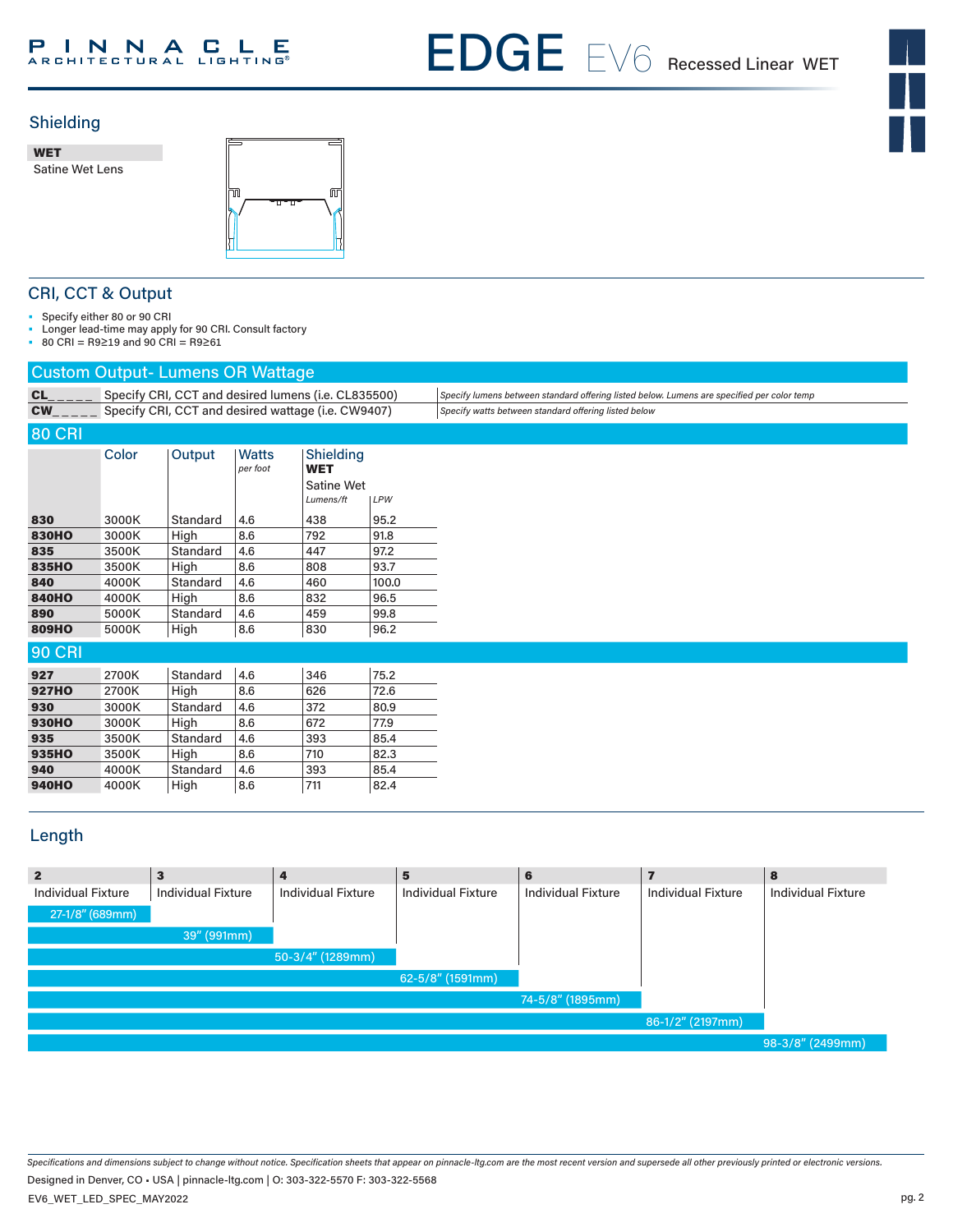### Position

- When making rows with EDGE Wet, the rows must be ordered as individual units with a position specified
- Positions can either be "BOR" Beginning of Row, "MOR" Middle of Row, or "EOR" End of Row
- The connection between fixtures is less than 1/8"
- For single, non-connected units, specify as "IND" for individual

| <b>IND</b>                | <b>BOR</b>       | <b>MOR</b>    | <b>EOR</b> |
|---------------------------|------------------|---------------|------------|
| <b>Individual Fixture</b> | Beginning of Row | Middle of Row | End of Row |

### **Mounting**

- Available with standard 1/2" flange (FL)
- Utilize Surface Mount for in-wall application. Building surface waterproofing by others
- End trims and power cord attached at factory Approved for wet location unless otherwise noted
- Refer to installation instructions during installation at the jobsite

FL(F) Flanged



### Voltage Driver

Some EDGE Wet configurations will not accommodate all voltage options; consult with factory

|    | Universal |
|----|-----------|
|    | 120 volt  |
|    | 277 volt  |
| -3 | 347 volt  |

- Standard Driver Option = FSD
	- Driver Lifetime: 50,000 hours at 25°C ambient operating conditions
- For more driver options see Pinnacle Resource Guide
- Some EDGE Wet configurations will not accommodate all driver options; consult with factory

| 0-10V Drivers            |                                                           |
|--------------------------|-----------------------------------------------------------|
| <b>FSD</b>               | Factory Select Driver 1%, 0-10y                           |
| PL <sub>2</sub>          | Signify Advance Xitanium 1%, 0-10v                        |
| PL <sub>4</sub>          | Advance Xitanium 347v 1%, 0-10v, requires 347v            |
| OL <sub>2</sub>          | Osram Optotronic, 1%, 0-10y                               |
| OL <sub>4</sub>          | Osram Optotronic 347v, 1% 0-10v, requires 347v option     |
| EE1                      | eldoLED ECOdrive 1%, 0-10v Logarithmic                    |
| EE <sub>2</sub>          | eldoLED ECOdrive 1%, 0-10v Linear                         |
| ES <sub>1</sub>          | eldoLED SOLOdrive 0-10v, 0% Logarithmic                   |
| ES <sub>2</sub>          | eldoLED SOLOdrive 0-10v, 0% Linear                        |
| <b>DALI Drivers</b>      |                                                           |
| EE <sub>3</sub>          | eldoLED SOLOdrive .1%, DALI (logarithmic)                 |
| EE4                      | eldoLED SOLOdrive .1%, DALI (linear)                      |
| OD <sub>1</sub>          | Osram Optotronic 1%, DEXAL                                |
| OD <sub>2</sub>          | Osram Optotronic 1%, DALI 2 Channel                       |
| <b>Lutron Drivers</b>    |                                                           |
| LH <sub>1</sub>          | Lutron Hi-lume Soft-on, Fade-to-black 1%, EcoSystem, LDE1 |
| LH4                      | Lutron Hi-Lume 1%, 2-wire, Lutron-LTEA2W, 120v only       |
| <b>Alternate Drivers</b> |                                                           |
| <b>PS1</b>               | Signify Advance Xitanium Step Dimming 50%/100%            |
| EH <sub>1</sub>          | ELV 120v only, 0-10v universal                            |
| OD <sub>1</sub>          | Osram Optotronic 1%, DEXAL                                |

*Specifications and dimensions subject to change without notice. Specification sheets that appear on pinnacle-ltg.com are the most recent version and supersede all other previously printed or electronic versions.* Designed in Denver, CO • USA | pinnacle-ltg.com | O: 303-322-5570 F: 303-322-5568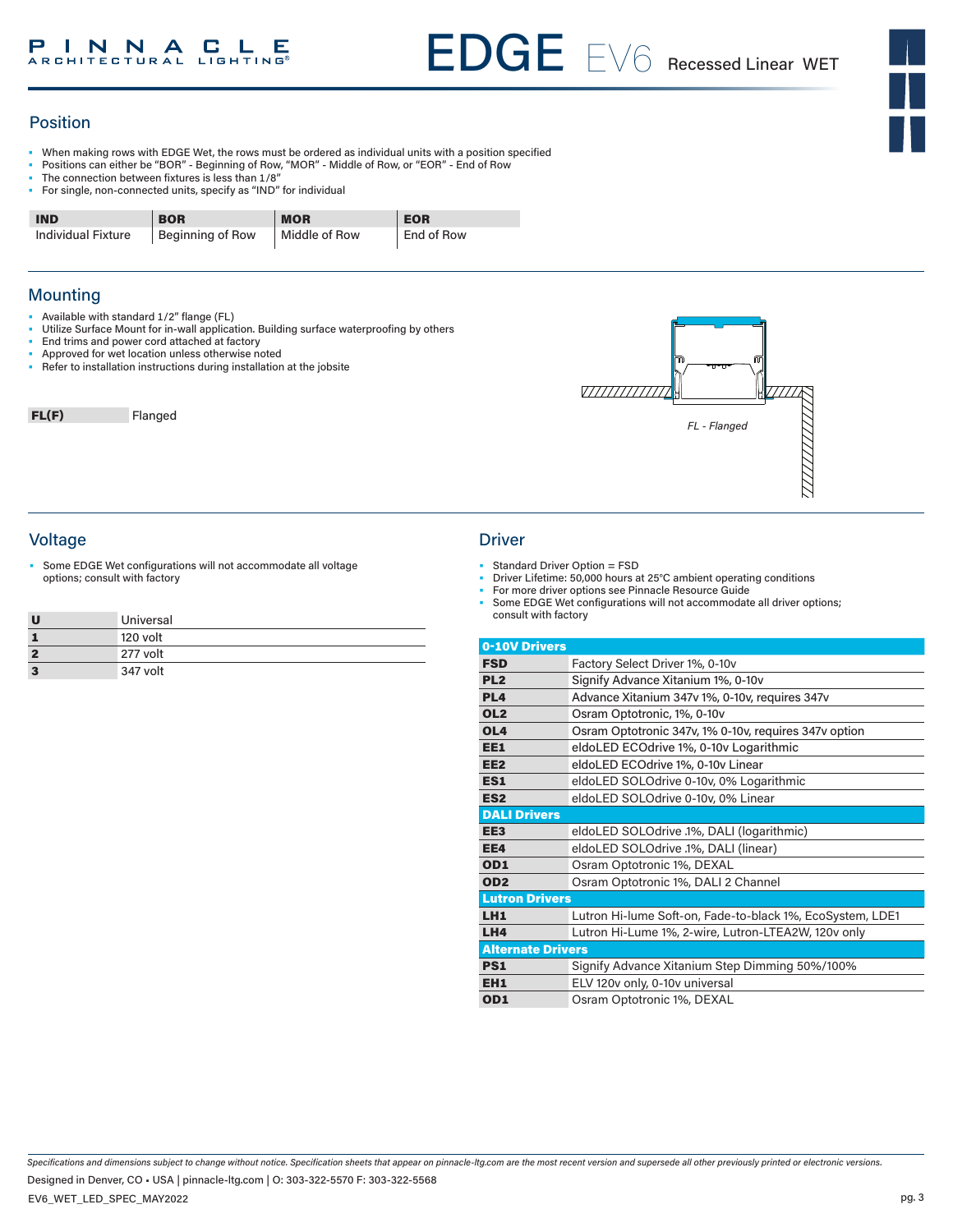# How to specify Circuiting, Battery and Emergency



Select fixture circuiting from options below

• Some EDGE Wet configurations will not accommodate all circuiting options, consult with factory

### **Circuiting**

|   | <b>Single Circuit</b>         |
|---|-------------------------------|
| M | Multi Circuit                 |
|   | <b>Emergency Circuit only</b> |
| N | Night Light Circuit only      |

 $2 +$ 

Battery and emergency section options are available in addition to fixture circuit

- Select battery and emergency section options below; factory shop drawing required
	- Some EDGE Wet configurations will not accommodate all circuiting options, consult with factory

#### Battery and/or Emergency *If Required*



No battery or specific emergency section required

#### **Battery**

- Select battery section type if required, indicate total QTY*. Example 2P*
- 90 minute battery runtime; test button is integral to fixture
- No battery option available for 2' lengths

- Half of direct fixture is on battery for 6', 7' or 8' housing lengths
- For more battery options available, see Pinnacle Resource Guide

|                             | No Battery                                |
|-----------------------------|-------------------------------------------|
| $\overline{\phantom{a}}$ IC | lota 10w Integral                         |
| <b>ILL</b>                  | lota 10w Integral Lithium, Self Testing   |
| <b>IRH</b>                  | lota 20w Remote                           |
| $\mathbf P$                 | Bodine 10w Integral                       |
| <b>PLL</b>                  | Bodine 10w Integral Lithium, Self Testing |
| <b>PRH</b>                  | Bodine 20w Remote                         |

#### **Emergency**

- Select emergency section type if required, indicate total QTY. *Example 1E*
- Combine battery and emergency section ordering codes if both options are selected

| $_F$ SG                  | Factory Select ALCR, Automatic Load Control Relay |
|--------------------------|---------------------------------------------------|
| $_{\blacksquare}$ Gl     | lota ETS DR, Emergency Lighting Control Device    |
| G                        | Bodine GTD, Emergency Lighting Control Device     |
|                          | <b>Emergency circuit section</b>                  |
|                          | Night Light circuit section                       |
|                          | Life Safety circuit section NO THROUGH WIRE       |
| $-E$<br>$\blacksquare$ N |                                                   |

### Combination Section Ordering Examples

- Single circuit, (1) 10w battery, (1) emergency section Ordering Code: 1-1P1E
- Multi circuit, (2) 10w battery, (2) emergency sections Ordering Code: M-2P2E

• Single circuit, (1) night light section **Ordering Code: 1-1N** 

For Approximate Battery Lumen Output

- Multiply battery wattage X fixture LPW shown on Lumen Table
- $\text{-}$  92.3 (LPW) x 10 (watts) = 923 battery lumen output

| <b>Battery OR Emergency Ordering Examples</b> |                     |  |
|-----------------------------------------------|---------------------|--|
| • Single circuit, 10w Integral Battery        | Ordering Code: 1-1P |  |
| • Emergency only, 10w Integral Battery        | Ordering Code: E-1P |  |
| · Single circuit, GTD required                | Ordering Code: 1-1G |  |
|                                               |                     |  |

#### Finish

- Standard powder-coat textured white, metallic silver, textured black, graphite or bronze painted finish; consult factory for chip of standard paint finishes<br>• Selecting a fixture finish other than white may impact lumen
- Selecting a fixture finish other than white may impact lumen output; consult factory for more information

| W                        | White                  |
|--------------------------|------------------------|
| S                        | <b>Metallic Silver</b> |
| <b>BL</b>                | <b>Textured Black</b>  |
| GR                       | Graphite               |
| <b>BR</b>                | Bronze                 |
| $\overline{\mathbf{cc}}$ | <b>Custom Color</b>    |

*Specifications and dimensions subject to change without notice. Specification sheets that appear on pinnacle-ltg.com are the most recent version and supersede all other previously printed or electronic versions.*

Designed in Denver, CO • USA | pinnacle-ltg.com | O: 303-322-5570 F: 303-322-5568